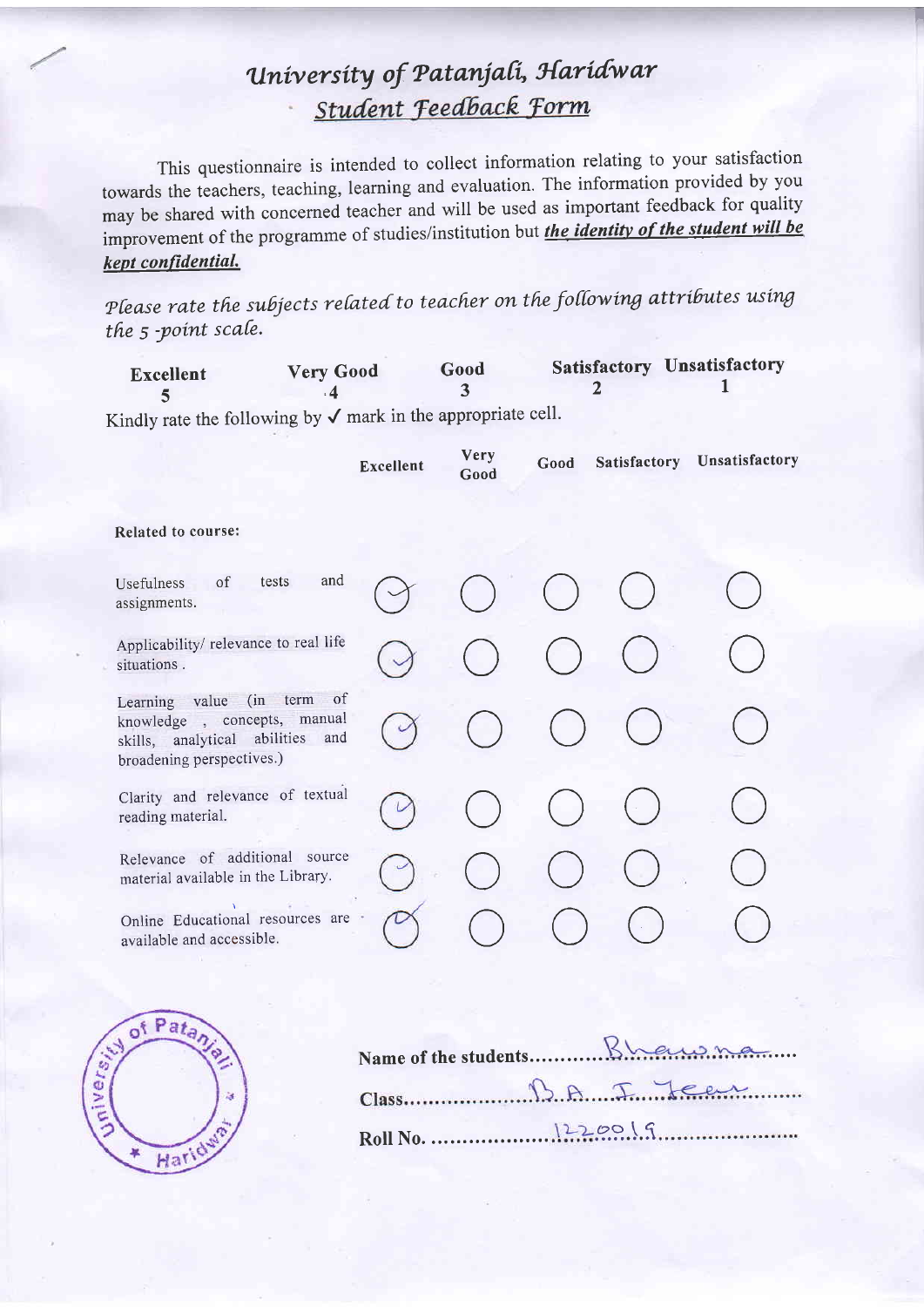This questionnaire is intended to collect information relating to your satisfaction towards the teachers, teaching, learning and evaluation. The information provided by you may be shared with concerned teacher and will be used as important feedback for quality improvement of the programme of studies/institution but the identity of the student will be kept confidential.

Please rate the subjects related to teacher on the following attributes using the 5 -point scale.

| <b>Excellent</b> | <b>Very Good</b> | Good | <b>Satisfactory Unsatisfactory</b> |
|------------------|------------------|------|------------------------------------|
|                  |                  |      |                                    |

|                                                                                                                                        | <b>Excellent</b> | Very<br>Good | Good | Satisfactory | Unsatisfactory |
|----------------------------------------------------------------------------------------------------------------------------------------|------------------|--------------|------|--------------|----------------|
| Related to course:                                                                                                                     |                  |              |      |              |                |
| and<br>tests<br>of<br>Usefulness<br>assignments.                                                                                       |                  |              |      |              |                |
| Applicability/ relevance to real life<br>situations.                                                                                   |                  |              |      |              |                |
| of<br>Learning value (in<br>term<br>knowledge, concepts, manual<br>abilities<br>and<br>skills, analytical<br>broadening perspectives.) |                  |              |      |              |                |
| Clarity and relevance of textual<br>reading material.                                                                                  |                  |              |      |              |                |
| Relevance of additional source<br>material available in the Library.                                                                   |                  |              |      |              |                |
| Online Educational resources are<br>available and accessible.                                                                          |                  |              |      |              |                |

|   | of $Pa_{i}$ |  |
|---|-------------|--|
| ۲ |             |  |
|   |             |  |
|   | ari         |  |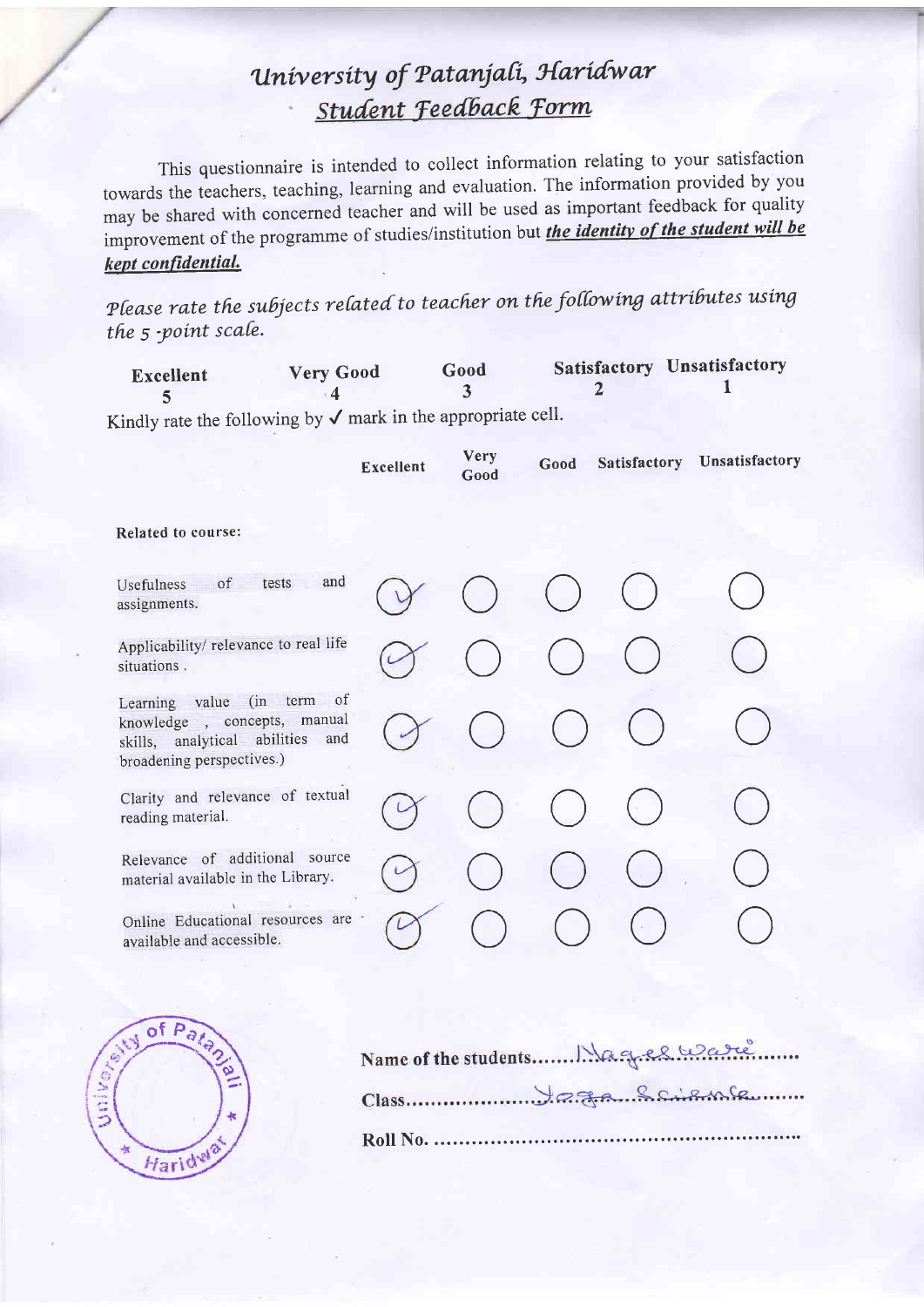This questionnaire is intended to collect information relating to your satisfaction towards the teachers, teaching, learning and evaluation. The information provided by you may be shared with concerned teacher and will be used as important feedback for quality improvement of the programme of studies/institution but the identity of the student will be kept confidential.

Please rate the subjects related to teacher on the following attributes using the 5 -point scale.

|           | <b>Very Good</b> | Good | <b>Satisfactory Unsatisfactory</b> |
|-----------|------------------|------|------------------------------------|
| Excellent |                  |      |                                    |

| Excellent                        | Very<br>Good | Good | Unsatisfactory |
|----------------------------------|--------------|------|----------------|
|                                  |              |      |                |
|                                  |              |      |                |
|                                  |              |      |                |
|                                  |              |      |                |
| Clarity and relevance of textual |              |      |                |
| Relevance of additional source   |              |      |                |
| Online Educational resources are |              |      |                |
|                                  |              |      | Satisfactory   |



|  |  | Name of the students Poi yée |
|--|--|------------------------------|
|  |  |                              |